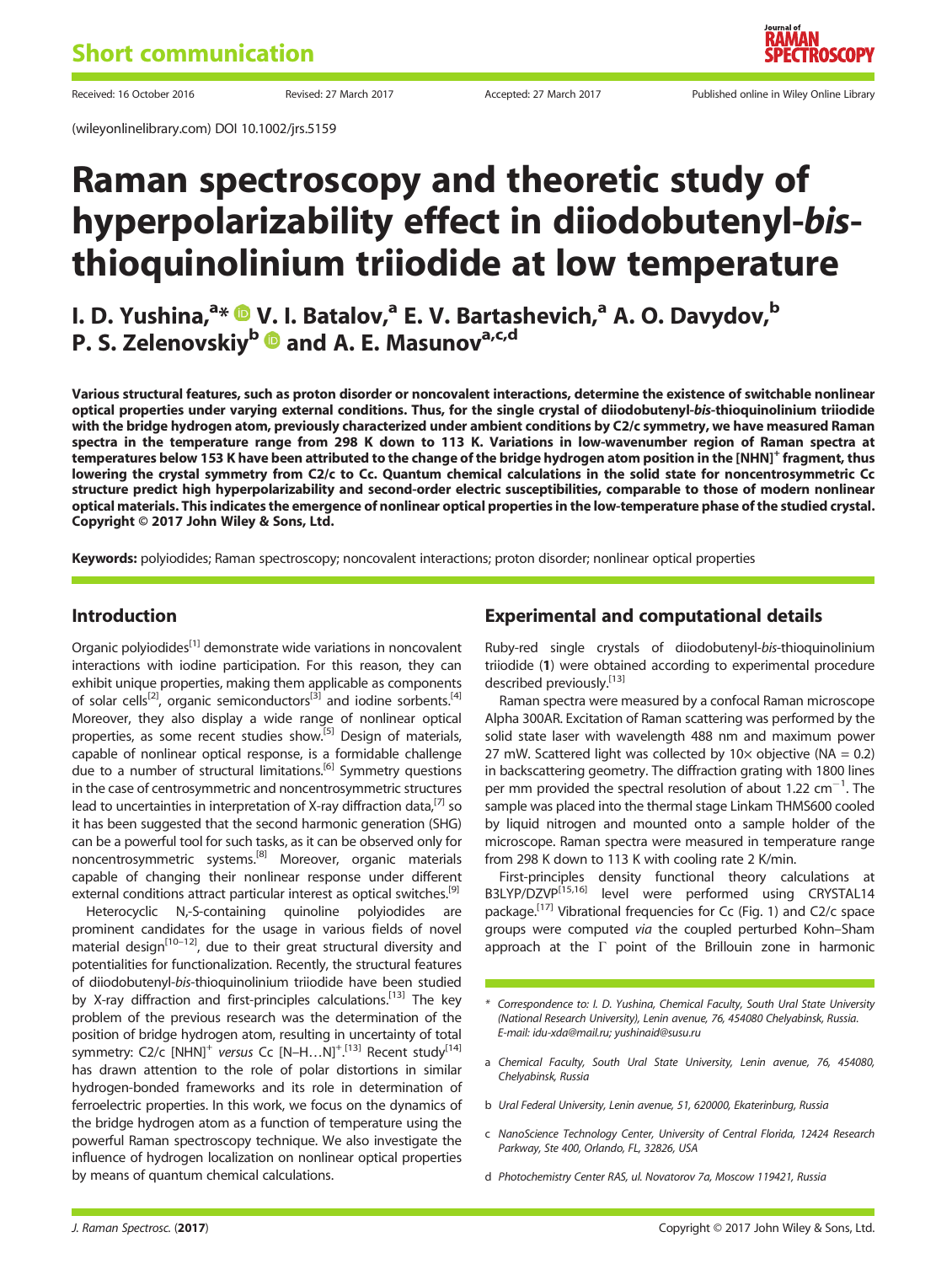

Figure 1. Pair of two neighboring organic cations, forming noncentrosymmetric N―H…N fragment in Cc crystal symmetry. [Colour figure can be viewed at [wileyonlinelibrary.com](http://wileyonlinelibrary.com)]

approximation.<sup>[18]</sup> The calculated Raman spectra were visualized in the pseudo-Voigt functional form. This level of calculations was previously validated by comparison with experimental Raman data for tricyclic quinolinium polyiodides.<sup>[19]</sup>

#### Results and discussion

According to X-ray diffraction data, $^{[13]}$  there are no significant changes in atomic positions of the C, N, S, I atoms at room temperature and at 100 K. Nevertheless, Raman spectra demonstrate several changes in the temperature range from 153 K down to 113 K (Fig. 2a). The spectral region below  $200 \text{ cm}^{-1}$  contains both the bands corresponding to the vibrations of triiodide-anion<sup>[20]</sup> (intense band at 116  $cm^{-1}$ ; location does not change under cooling) and also vibrations of NHN hydrogen bonds. At temperatures below 144 K, the band at 157  $cm^{-1}$  that was previously attributed to  $C$ —I... $I_3^-$  vibrations<sup>[13]</sup> widens simultaneously with the appearance of the peak at 168 cm<sup>-1</sup>. . Further cooling down to 113 K gives rise to the band at 147  $cm^{-1}$ that is the shoulder of the initial band at 157  $cm^{-1}$ . .

We have also predicted the Raman spectra in C2/c and Cc space groups (Fig. 2b). According to the literature data and theoretic simulation of Raman spectra in both space groups, these new bands can be interpreted as the vibrations of NHN fragment (Fig. 2b). These bands are close to the reported location of NHN and OHO bands for pyrazinamide  $(178 \text{ cm}^{-1})^{[21]}$  and benzoic acid  $(146 \text{ cm}^{-1})^{[22]}$ , which is in consistence with experimental and



Figure 2. (a) Temperature dependence of experimental Raman spectra in the range from 293 to 111 K; (b) Comparison of experimental and calculated lowfrequency Raman spectra for crystals with Cc and C2/c symmetry. [Colour figure can be viewed at [wileyonlinelibrary.com](http://wileyonlinelibrary.com)]

Table 1. The calculated nonzero elements of the following tensors: polarizability  $\alpha$ , hyperpolarizability  $\beta$ , dielectric susceptibility  $\varepsilon$ ; first, second and thirdorder electric susceptibility  $\chi^1$ ,  $\chi^2$  and  $\chi^3$  (a.u.)

| Tensor element       | Value, a.u. | Tensor element          | Value, a.u. | Tensor element            | Value, a.u. | Tensor element        | Value, a.u. |
|----------------------|-------------|-------------------------|-------------|---------------------------|-------------|-----------------------|-------------|
| $\alpha_{XX}$        | 1515.4      | $\beta_{\text{XXX}}$    | 640.2       | YXXXX                     | 4282353.0   | $\chi^3$ XXXX         | 971.0       |
| $\alpha_{XZ}$        | 416.7       | $\beta_{\text{XXZ}}$    | 320.0       | YXXXZ                     | 1583053.1   | $\chi^3$ xxxz         | 359.0       |
| $\alpha_{YY}$        | 1513.0      | $\beta_{XYY}$           | $-167.9$    | YXXYY                     | 780439.9    | $\chi^3$ XXYY         | 177.0       |
| $\alpha_{ZZ}$        | 1779.6      | $\beta_{XZZ}$           | 2243.5      | Yxxzz                     | 2887315.6   | XXXZZ                 | 654.7       |
| XXX                  | 2.062       | $\beta_{YYZ}$           | 157.0       | YXYYZ                     | $-165661.0$ | $\chi^3$ XYYZ         | $-37.6$     |
| $\chi_{XZ}$          | 0.567       | $\beta_{ZZZ}$           | 6863.5      | Yxzzz                     | 4046473.5   | $\chi^3$ xzzz         | 917.5       |
| XYY                  | 2.059       | Xxxx                    | 0.436       | YYYYY                     | 5781079.8   | XYYYY                 | 1310.9      |
| $\chi$ <sub>zz</sub> | 2.421       | $\chi^2_{\text{XXZ}}$   | 0.218       | YYYZZ                     | 2787390.3   | $\chi^{3}$ YYZZ       | 632.0       |
| $\epsilon_{XX}$      | 3.0618      | $\chi^2_{XYY}$          | $-0.114$    | Yzzzz                     | 2764465.5   | Xzzzz                 | 2894.3      |
| $\epsilon_{\rm XZ}$  | 0.5670      | $\chi^2_{XZZ}$          | 1.526       | ${}^a\beta_{tot}$         | 7826.5      | BG, C <sub>2</sub> /c | 3.09 eV     |
| $\epsilon_{YY}$      | 3.0585      | $\chi^2_{YYZ}$          | 0.107       | $^{\rm b}$ <sub>0</sub>   | 1602.7      | BG, Cc                | 3.01 eV     |
| $\epsilon_{ZZ}$      | 3.4211      | $\overline{\chi_{ZZZ}}$ | 4.669       | $\epsilon_{\Delta\alpha}$ | 187.7       |                       |             |

<sup>a</sup>The average hyperpolarizability  $\beta_{\text{tot}} = (\beta_x^2 + \beta_y^2 + \beta_z^2)$ , where  $\beta_x = \beta_{\text{xxx}} + \beta_{\text{xyy}} + \beta_{\text{xzz}}$ ;  $\beta_y = \beta_{\text{yyy}} + \beta_{\text{xxy}} + \beta_{\text{yzz}}$ ;  $\beta_z = \beta_{\text{zzz}} + \beta_{\text{xxx}} + \beta_{\text{yyz}}$ 

<sup>b</sup>lsotropic polarizability  $\alpha_{\text{iso}} = 1/3(\alpha_{\text{xx}} + \alpha_{\text{yy}} + \alpha_{\text{zz}})$ .

<sup>c</sup>Anisotropy of polarizability  $\Delta \alpha = \frac{1}{2}[(a_{xx} - a_{yy})^2 + (a_{xx} - a_{zz})^2 + (a_{yy} - a_{zz})^2]^{1/2}$ .